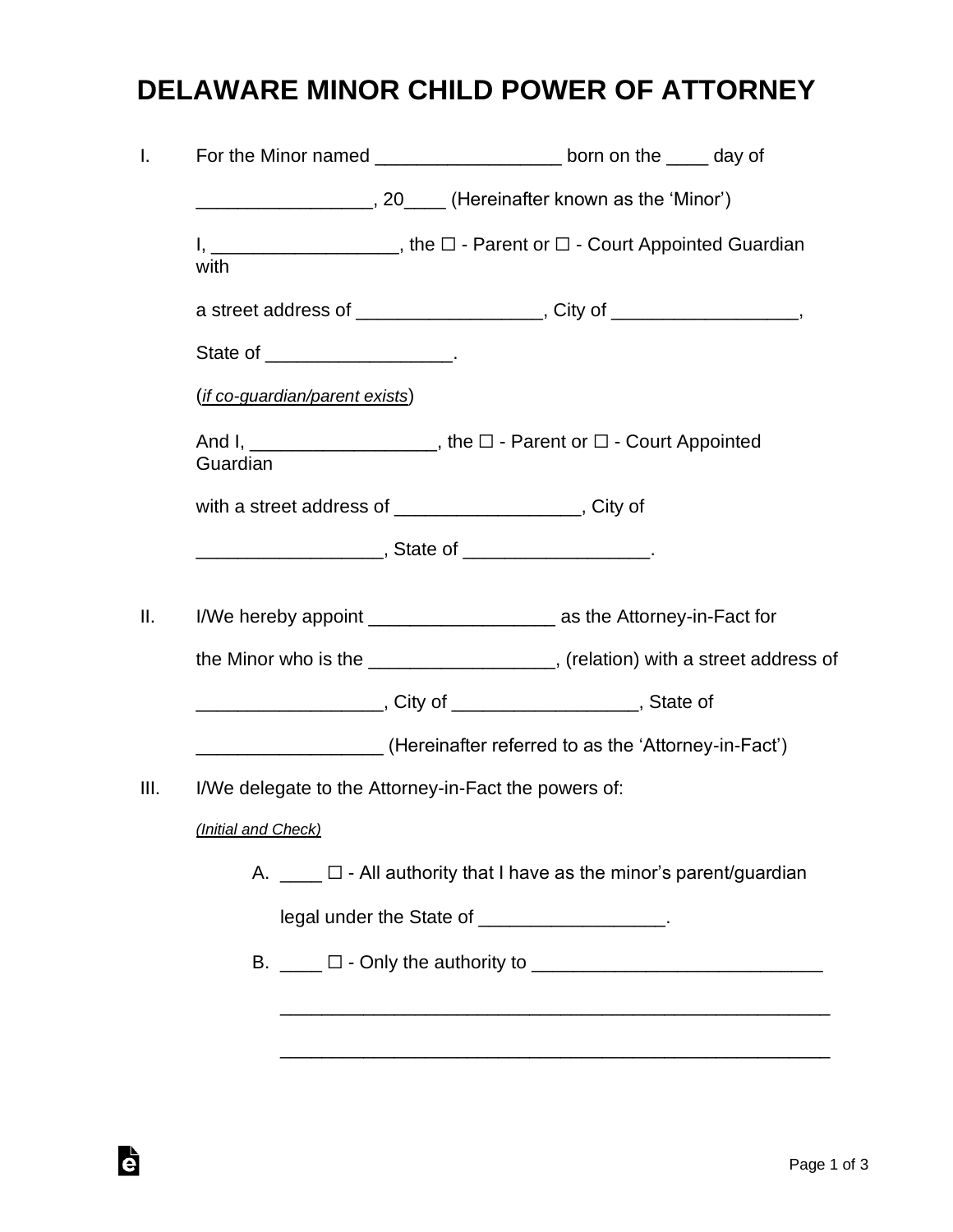| IV.                                               | This power of attorney document shall commence on the ____ day of                                                                                                                                                                              |  |  |  |  |
|---------------------------------------------------|------------------------------------------------------------------------------------------------------------------------------------------------------------------------------------------------------------------------------------------------|--|--|--|--|
|                                                   | _________________, 20_____ and end on:                                                                                                                                                                                                         |  |  |  |  |
|                                                   | (Initial and Check)                                                                                                                                                                                                                            |  |  |  |  |
|                                                   | A. ____ □ - The ____ day of ______________, 20____.                                                                                                                                                                                            |  |  |  |  |
| B. $\Box$ $\Box$ - In the event of my disability. |                                                                                                                                                                                                                                                |  |  |  |  |
| C. $\Box$ $\Box$ - In the event of my death.      |                                                                                                                                                                                                                                                |  |  |  |  |
|                                                   | This document can be terminated at any time by completing a revocation or by<br>creating a new minor power of attorney form.                                                                                                                   |  |  |  |  |
| V.                                                | This power of attorney shall be governed under the laws in the State of                                                                                                                                                                        |  |  |  |  |
|                                                   | and this terminates any prior written form.                                                                                                                                                                                                    |  |  |  |  |
|                                                   |                                                                                                                                                                                                                                                |  |  |  |  |
|                                                   | Print Name _____________________________ Date __________________________________                                                                                                                                                               |  |  |  |  |
|                                                   |                                                                                                                                                                                                                                                |  |  |  |  |
|                                                   | Print Name ____________________________ Date ___________________________________                                                                                                                                                               |  |  |  |  |
|                                                   | <b>Acceptance by Attorney-in-Fact</b>                                                                                                                                                                                                          |  |  |  |  |
|                                                   | The undersigned Attorney-in-Fact acknowledges and executes this Power of Attorney,<br>and by such execution does hereby affirm that I: (A) accept the appointment; (B)<br>understand the duties under the Power of Attorney and under the law. |  |  |  |  |

## **Attorney-in-Fact's Signature** [\\_\\_\\_\\_\\_\\_\\_\\_\\_\\_\\_\\_\\_\\_\\_\\_\\_\\_\\_\\_\\_\\_\\_\\_](https://esign.com/)

è

Print Name \_\_\_\_\_\_\_\_\_\_\_\_\_\_\_\_\_\_ Date \_\_\_\_\_\_\_\_\_\_\_\_\_\_\_\_\_\_